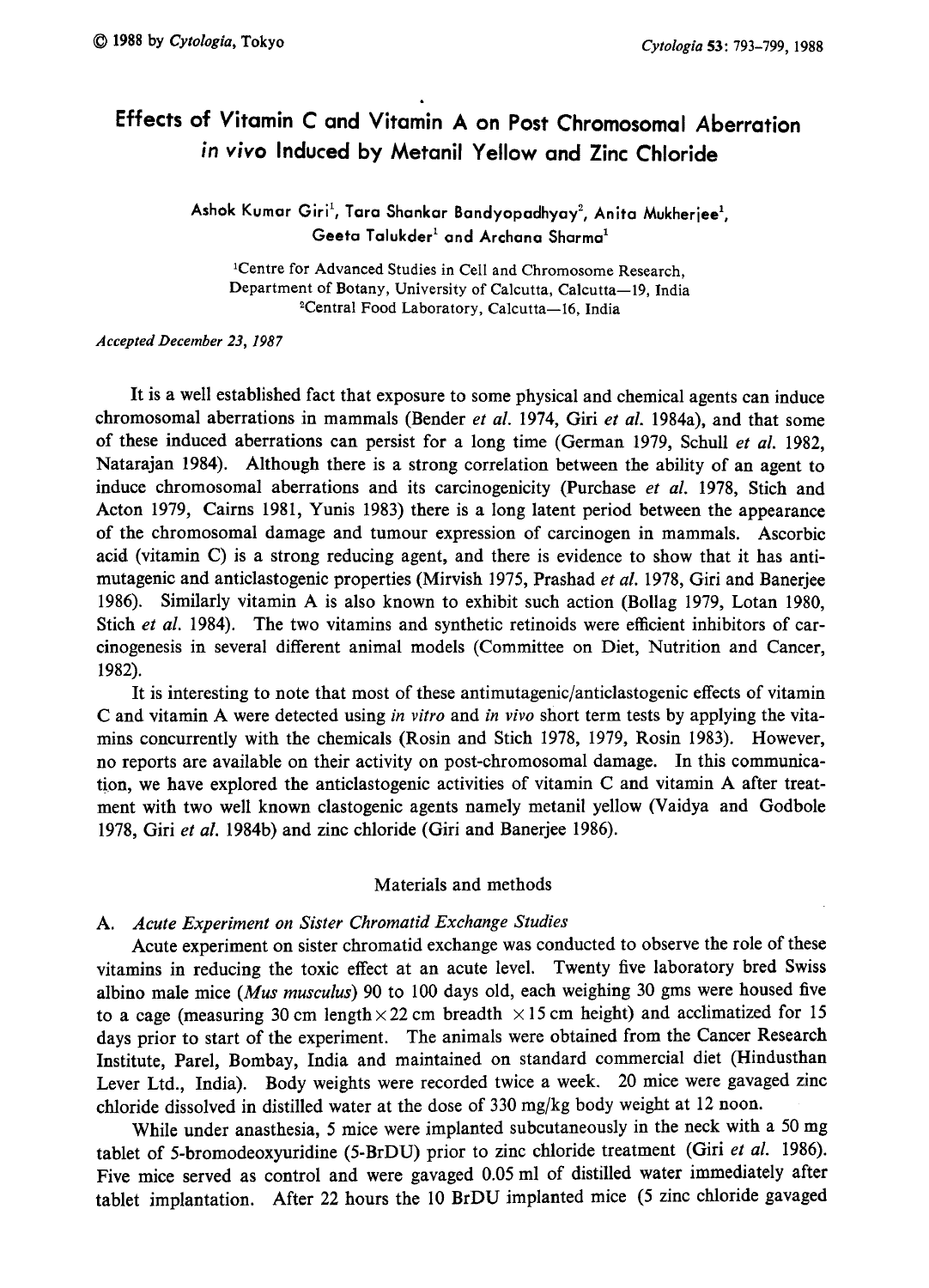and 5 distilled water gavaged) were injected colchicine (at the dose of 5mg/kg body weight) and were killed after 2 hours by cervical dislocation. Bone marrow preparations of chro mosome were prepared accordingly (Giri et al. 1986). After 24 hours the remaining 3 sets of 15 zinc chloride treated mice were gavaged vitamin A (6.66mg/kg body weight), vitamin C  $(16.66 \text{ mg/kg}$  body weight) and distilled water  $(0.05 \text{ ml/animal})$  for 7 days (at 12 noon on each day). On the 8th day, each of 15 mice was implanted subcutaneously in the neck with a 50mg tablet of 5-BrDU (Giri et al. 1986). On 9th day (at 10 A.M.) colchicine was injected i.p. to each mice at the rate of 5mg/kg body weight. After 2 hours (at 12 noon) the animals were killed and bone marrow chromosomes were prepared accordingly (Giri *et al.* 1986).

Differential staining of the sister chromatids was carried out by a modification of the fluorescence-plus-Giemsa (FPG) technique (Perry and Wolff 1974). Slides, aged for 4-5 days, were stained for 10 min in Hoechst 33258 dissolved in NaCl/KCl solution; rinsed and mounted with  $M/15$  Sørensen's phosphate buffer (pH 6.8). Then the slides were irradiated with a 254-nm UV mineralogic lamp for 30 min. Slides were incubated in  $2 \times$ SSC (0.3 M NaCl, 0.03 M trisodium citrate) solution for 90 min at  $59^{\circ}$ C immediately after irradiation. Slides were then rinsed thoroughly in distilled water and stained with  $7\%$  phosphate-buffer-Giemsa solution for 10 min, and mounted as usual. 100 metaphase cells from 5 animals in each concentration in all the sets were scanned for SCEs.

The dose in the acute experiment was calculated based on the idea that zinc chloride administered over a period of 21 days in the chronic experiment, was administered by gavage as a single acute dosage. The dose of vitamin C and vitamin A selected was double of that administered in chronic treatment since the period here is 7 days only.

## B. Chronic Experiment on Bone Marrow Chromosomes

Two sets of thirty five male mice of the same strain, each weighing 30g were selected for bone marrow chromosome studies. Maintenance of the animals was same as described in the acute experiment. Metanil Yellow was dissolved in distilled water and was administered by gavage to 28 mice at a dose of 2mg/kg body weight each day (at 12 noon) for 30 successive days. Seven mice served as control animals and were fed 0.05ml of distilled water daily for 30 days. Seven treated mice and all the control mice were killed by cervical dislocation after the completion of 30 days. On the 31st day, seven treated mice were administered vitamin C (BDH, India-dissolved in distilled water) at a dose of 8.33mg/kg body weight, seven treated mice were administered Retinyl palmitate (Sigma Chemicals, U.S.A.-dissolved in ground nut oil) at a dose of 3.33mg/kg body weight and seven treated animals were administered 0.05ml of distilled water. All the treatments were by gavage for another 30 days. These 21 mice were killed by cervical dislocation at the end of the treatment period. The dose of metanil yellow and zinc chloride was determined on the basis of earlier studies carried out by Giri and Banerjee (1986). The dose of vitamin C and vitamin A was selected on the basis of recommended doses for human i.e. 500mg and 5000 I. U./day respectively.

Similarly zinc chloride was dissolved in distilled water and was administered by gavage to 28 mice at the dose 16.5mg/kg body weight each day (at 12 noon) for 21 successive days. Seven mice served as control and were fed to 0.05ml of distilled water for 21 days. Seven treated mice and all the control mice were killed by cervical dislocation after the completion of 21 days. On the 22nd day, the three sets of seven treated mice were administered vitamin C, vitamin A and distilled water respectively as in metanil yellow treated series for another 21 days. On the 43rd day all the 21 mice were killed by cervical dislocation.

For bone marrow chromosome studies, preparations were made following the usual col chicine-hypotonic flame drying Giemsa procedure (Sharma and Sharma 1980). A total of 600 metaphase plates were scanned from the seven animals sacrificed in each set of experi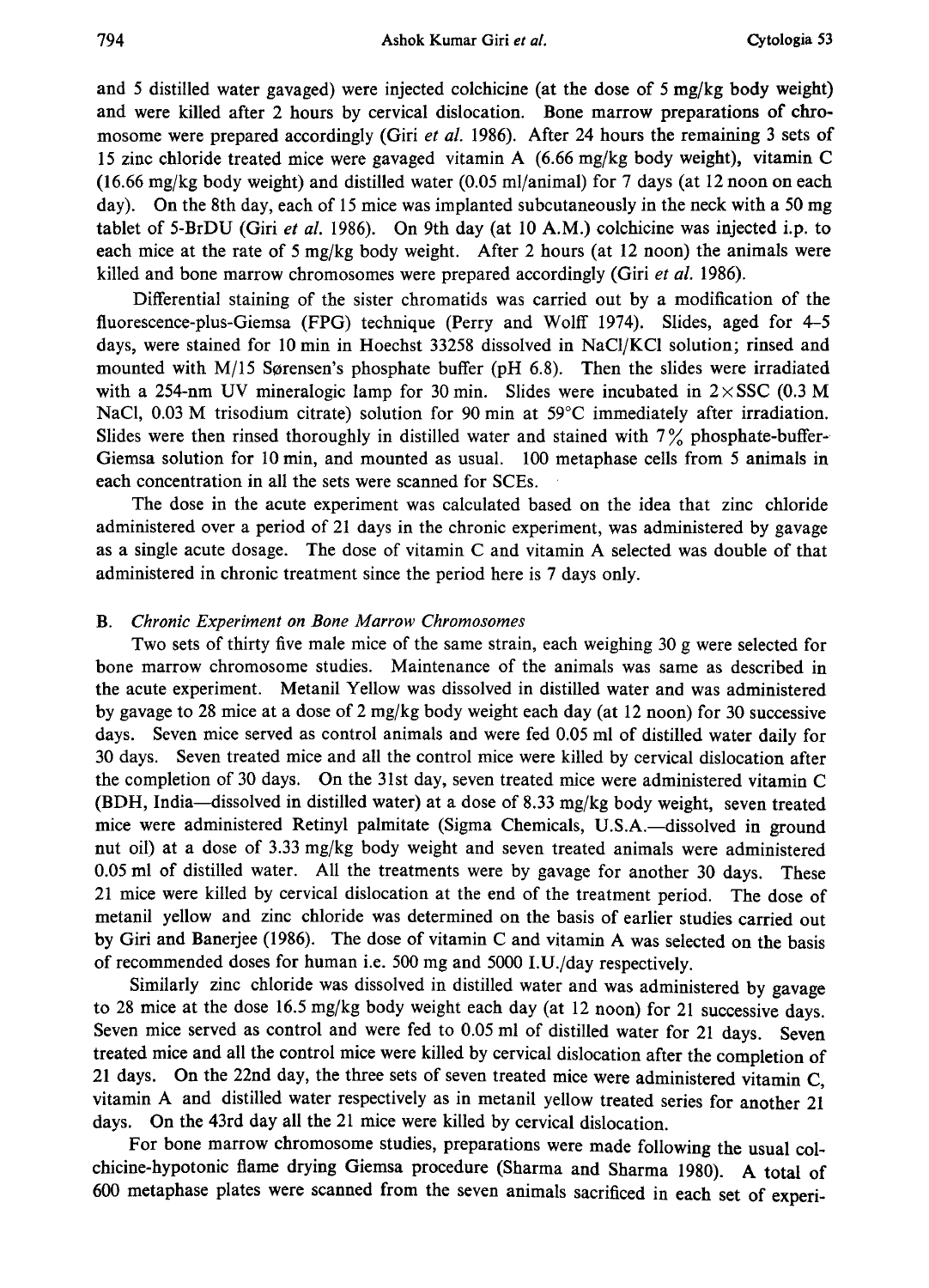ment. Chromosomal aberrations were scanned at the metaphase stage. Chromatid and chromosomal breaks, chromatid and chromosomal exchanges and cells with more than 10 aberrations were scored (Sram 1975, Vargova et al. 1980). The number of breaks per metaphase (Z/B), was the fundamental index for comparison. In the Z/B category chromatid and chromosomal breaks, exchanges, dicentric chromosomes and cells with more than 10 aberra tions were included. In this qualitative evaluation, the number of breaks were added in the following way: chromatid break--1 break, chromosomal break--1 break, chromosomal exchange-2 breaks, dicentric chromosome-2 breaks, cells with more than 10 aberrations-10 breaks (Vargova et al. 1980). Gaps were not included in view of the controversy regarding their significance (Bender et al. 1974, Savage 1975).

## Results and discussion

Figure 1 shows the result on the induction of SCEs exposed to zinc chloride, zinc chlo ride and distilled water, zinc chloride and vitamin C and zinc chloride and vitamin A .

Marked increase in the frequency of the SCEs was observed in all the treated series when compared with distilled water control. There was a significant decrease in the fre quency of SCEs in the group treated with zinc chloride and vitamin C/vitamin A/ distilled water when compared with the group treated zinc chloride alone for 24 hours. However, the frequency of SCE was still higher than that of the distilled water control for 24 hours. A significant decrease in the SCEs were observed in zinc chloride and vitamin C/vitamin A treated series when compared with that of zinc chloride and distilled water treated group. So vitamin C and vitamin A can reduce significantly the frequency of SCEs induced by zinc chloride. But there was no signi ficant differences of SCEs between the two



Fig. 1. Follow up of the sister chromatid exchanges induced by  $ZnCl<sub>2</sub>$  in vivo on mice.

vitamin treated series. It has also been observed that neither the vitamins nor the distilled water can reduce the SCEs up to the distilled water control level. Thus the results on SCEs indicate that vitamin C and vitamin A can reduce the level of toxicity to a certain level when the damage has already taken place.

A significant increase in the frequency of chromosomal aberrations (index  $Z/B$ ) was found in the bone marrow of mice treated with metanil yellow and zinc chloride for 30 and 21 days respectively (Tables 1 and 2). There was significant decrease in the frequency of chromosomal aberrations in the bone marrow of mice treated with metanil yellow for 30 days and zinc chloride for 21 days and then subsequently treated with distilled water, vitamin C, vitamin A (retinyl palmitate) each separately for 30 and 21 days respectively when com pared to Metanil Yellow and zinc chloride treated series. However, even at this sample time, the frequency of chromosomal aberration was still significantly higher than that observed following distilled water control; except in case of metanil yellow and vitamin C treated group (Table 3). No significant difference in chromosomal aberration was observed between metanil yellow with distilled water and metanil yellow with vitamin C/A. Similarly, no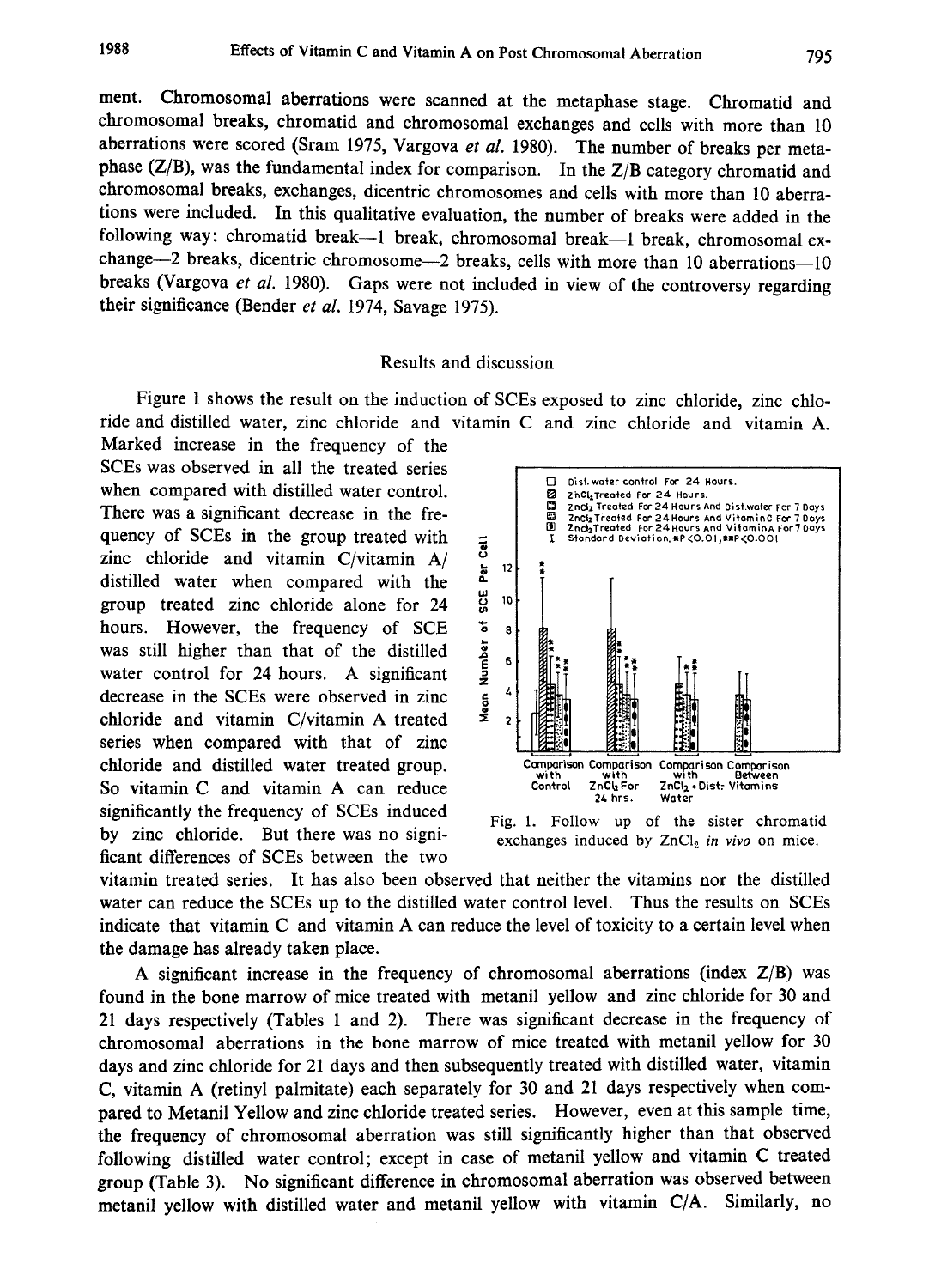significant difference was observed when zinc chloride with distilled water was compared to zinc chloride with vitamin C/A (Table 3).

Thus, the above results indicate that metanil yellow and zinc chloride were strongly clastogenic, which is in agreement with the observations of Vaidya and Godbole (1978), Giri et al. (1984b) and Giri and Banerjee (1986). It is interesting to note that the frequency of damaged cells induced by both the clastogens does not decline completely to the control levels either naturally or by treating it with vitamin C or vitamin A. Only in case of Metanil Yellow

| Substance                                   | Dose<br>(mg/kg) | No. of<br>animals | n   | Aberrant cells |       | <b>Breaks</b> | Cells with<br>10 abberra- | Z/B               |
|---------------------------------------------|-----------------|-------------------|-----|----------------|-------|---------------|---------------------------|-------------------|
|                                             |                 |                   |     | Number         | ℅     | (No.)         | tions                     |                   |
| Distilled water                             | $\bf{0}$        | 7                 | 600 | 13             | 2.16  | 14            | 3                         | $0.073 \pm 0.063$ |
| Metanil Yellow                              | $\overline{2}$  | 7                 | 600 | 75             | 12.50 | 40            | 40                        | $0.734 \pm 0.149$ |
| Metanil Yellow<br>$^{+}$<br>distilled water | $2 + 0$         | 7                 | 600 | 23             | 3.83  | 18            | 10                        | $0.192 \pm 0.116$ |
| Metanil Yellow<br>$\pm$<br>vitamin C        | $2 + 8.33$      | 7                 | 600 | 22             | 3.67  | 20            | 7                         | $0.147 + 0.080$   |
| Metanil Yellow<br>$^{+}$<br>vitamin A       | $2 + 3.33$      | 7                 | 600 | 23             | 4.00  | 22            | 8                         | $0.169 + 0.079$   |

Table 1. Follow up of the chromosomal aberrations induced by Metanil Yellow.

n=Number of cells analysed.

 $Z/B =$ Number of aberrations per cell which is expressed as mean $\pm$ S.D.

| Substance                                                            | Dose                    | No. of  |     | Aberrant cells |       | <b>Breaks</b> | Cell with           | Z/B               |
|----------------------------------------------------------------------|-------------------------|---------|-----|----------------|-------|---------------|---------------------|-------------------|
|                                                                      | (mg/kg)                 | animals | n   | Number         | $\%$  | (No.)         | 10 aberra-<br>tions |                   |
| Distilled water                                                      | $\bf{0}$                | 7       | 600 | 11             | 1.83  | 11            | 3                   | $0.068 + 0.057$   |
| Zinc chloride                                                        | 16.50                   | 7       | 600 | 93             | 15.50 | 41            | 58                  | $1.041 + 0.186$   |
| Zinc chloride<br>$\hspace{0.1mm} +\hspace{0.1mm}$<br>distilled water | 16.50<br>$\,{}^+$<br>0  | $\tau$  | 600 | 36             | 6.00  | 21            | 20                  | $0.368 \pm 0.102$ |
| Zinc chloride<br>$^{+}$<br>vitamin C                                 | 16.50<br>$\pm$<br>8.33  | 7       | 600 | 37             | 6.16  | 23            | 19                  | $0.354 \pm 0.098$ |
| Zinc chloride<br>$^{+}$<br>vitamin A                                 | 16.50<br>$^{+}$<br>3.33 | 7       | 600 | 29             | 4.83  | 22            | 14                  | $0.268 \pm 0.118$ |

Table 2. Follow up of the chromosomal aberrations induced by zinc chloride.

n=Number of cells analysed.

 $Z/B=N$ umber of aberrations per eell which is expressed as mean  $\pm$  S.D.

treated series vitamin C decreased the frequency of aberration to that of the distilled water control level. Thus, the antagonistic activity of both the vitamins cannot operate when the damage has already taken place. Again, when metanil yellow or zinc chloride with vitamin C treated group was compared to metanil yellow or zinc chloride with vitamin A, there was no significant difference in the aberrations. This indicates that the activity of vitamin C and A was more or less same in the repair of post chromosomal damage. Earlier report showed a significant decrease in the chromosomal aberrations when metanil yellow or zinc chloride was gavaged concurrently with vitamin C (Giri and Banerjee 1986).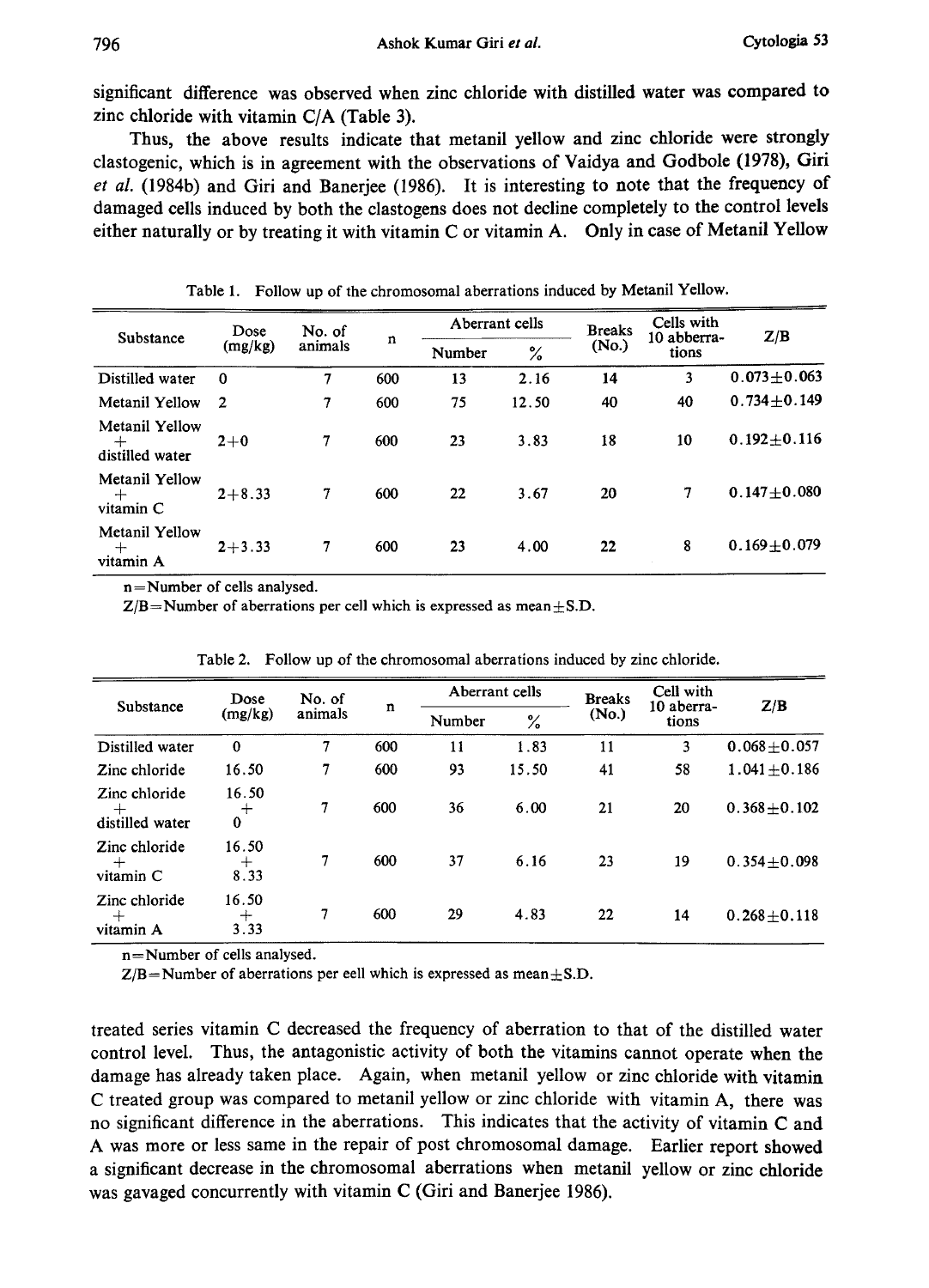The lower incidence of cancer among high consumers of vegetables and fruits has been attributed to the protective role of vitamin C or vitamin A (Stich and Rosin 1984). These conclusions were supported by the chemopreventive studies showing a regression of preneo plastic lesions following local or systemic administration of ascorbic acid (De Cosse et al. 1975, Bussey et al. 1982) or retinoids (Ryssel et al. 1971, Koch 1978, Bollag 1979, Gouveia et al. 1982). The anticarcinogens or antimutagens may exert their effect by trapping the ultimate carcinogens, acting as electron scavengers for free radicals or interfering with the activation of pre-carcinogens into their reactive electrophilic forms (Stich and Acton 1979, Stich et al. 1984). This phenomena possibly cannot operate in the present experiment, except in metanil yellow and vitamin C treated series, since the application of vitamins was carried after the induction of damage.

| <b>Experiment with Metanil Yellow</b>                                             |                               | Experiment with zinc chloride                                         |                               |                    |
|-----------------------------------------------------------------------------------|-------------------------------|-----------------------------------------------------------------------|-------------------------------|--------------------|
| Comparison with different<br>groups                                               | Calculated<br>value of<br>'U' | Comparison with different<br>groups                                   | Calculated<br>value of<br>'U' | Tabulated<br>ʻU    |
| Distilled water control<br>VS.<br>Zinc chloride treatment                         | 49*                           | Distilled water control<br>VS.<br>Metanil Yellow treatment            | 49*                           | U 0.0265<br>=9     |
| Distilled water control<br>VS.<br>Zinc chloride+distilled water                   | 49*                           | Distilled water control<br>VS.<br>Metanil Yellow + distilled water    | $45*$                         | U 0.09735<br>$=40$ |
| Distilled water control<br>VS.<br>Zinc chloride + vitamin $C$                     | 49*                           | Distilled water control<br>VS.<br>Metanil Yellow+vitamin C            | 38                            |                    |
| Distilled water control<br>VS.<br>Zinc chloride + vitamin $A$                     | $47*$                         | Distilled water control<br>VS.<br>Metanil Yellow+vitamin A            | $41.5*$                       |                    |
| $\mathsf{Z}$ inc chloride + distilled water<br>VS.<br>Zinc chloride $+$ vitamin C | 20.5                          | Metanil Yzllow+distilled water<br>VS.<br>Metanil Yellow + vitamin $C$ | 19.5                          |                    |
| $\mathsf{Z}$ inc chloride $+$ distilled water<br>VS.<br>Zinc chloride+vitamin A   | 11                            | Metanil Yellow+distilled water<br>VS.<br>Metanil Yellow+vitamin A     | 25                            |                    |
| Zinc chloride + vitamin $C$<br>VS.<br>Zinc chloride+vitamin A                     | 33                            | Zinc chloride + vitamin $C$<br>VS.<br>Zinc chloride + vitamin $A$     | 20                            |                    |

Table 3. Paired comparison by Mann-Whitney 'U' statistic.

\* Significant at 5.63% level.

Although, the acute experiment on SCE and the chronic study of bone marrow chromo some gave different results but it is clear that the damage has not been fully repaired by the vitamins either in the acute or in the chronic experiment. Thus our observation may add a new dimension in the evaluation of the anticarcinogens or antimutagens using in vivo test systems.

#### Acknowledgements

The authors are grateful to Prof. A. K. Sharma, Programme Co-Ordinator, Centre for Advanced Study in Cell and Chromosome Research, Department of Botany, University of Calcutta for facilities provided and to Mr. Tathagatha Bandopadhyay, Lecturer, Department of Statistics, University of Calcutta, for statistical calculations.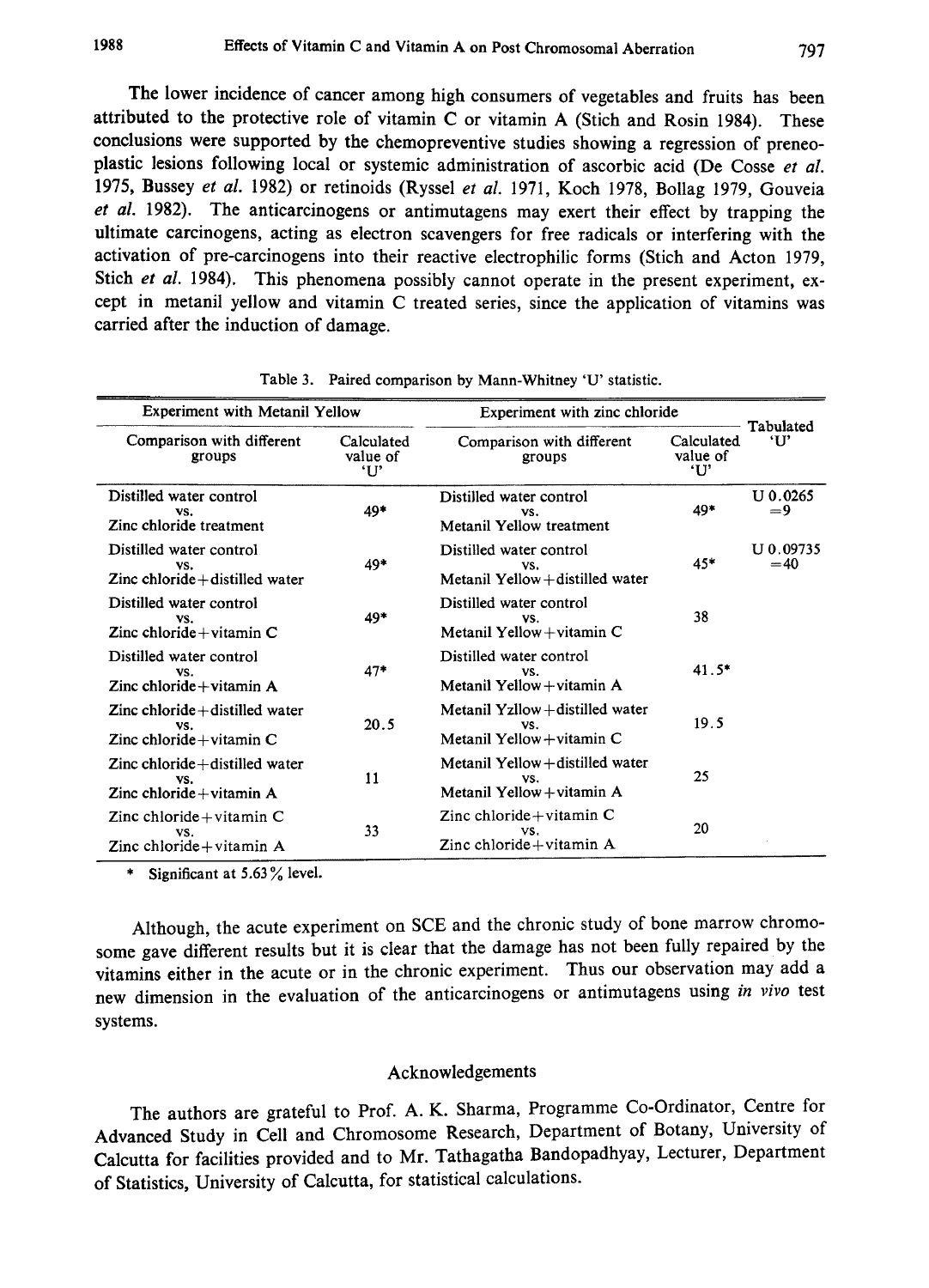### Summary

Effects of vitamin C and vitamin A were reported on the damaged bone marrow chro mosomes and sister chromatid exchange studies on mice induced by both metanil yellow and zinc chioride. The results indicate that the damage is not repaired fully either naturally or by the prolonged treatment of vitamin A or vitamin C. Thus the vitamins cannot exhibit their antagonistic properties when the damage has already taken place.

#### References

- Bender, M. A., Griggs, H. G. and Bedford, J. S. 1974. Mechanisms of chromosomal aberration production III. Chemicals and ionizing radiation. Mutat. Res. 23: 197-212.
- Bollag, W. 1979. Retinoids and cancer. Cancer Chemother. Pharmacol. 3: 207-210.
- Bussey, H. J. R., De Cosse, J. J., Deschner, E. E., Eyers, A. A., Lesser, M. L., Morson, B. C., Ritchie, S. M., Thomson, J. P. S. and Wadsworth, J. 1982, A randomized trial of ascorbic acid in polyposis coli. Cancer 50: 1434-1436.
- Cairns, J. 1981. The origin of human cancers. Nature (London) 289: 353-357.
- Committee on Diet, Nutrition and Cancer 1982. 'Diet, Nutrition and Cancer', Assembly of Life Sciences, National Research Council, National Academy Press, Washington D. C.
- De Cosse, J. J., Adams, M. B., Kuzma, J. F., Logerfo, P. and Condon, R. E. 1975. Effect of ascorbic acid on rectal polyps of patients with familial polyposis. Surgery 78: 608-611.
- German, J. 1979. Clinical implications of chromosome breakage. in: K. Berg (Ed.), Genetic Damage in Man Caused by Environmental Agents. Academic Press, New York, pp. 77-86.
- Giri, A. K., Singh, O. P., Sanyal, R., Sharma, A. and Talukder, G. 1984a. Comparative effects of chronic treatment with certain metals on cell division. Cytologia, 49: 659-665.
- -, Srivastava, S., Pant, P. and Banerjee, T. S. 1984b. Changes induced by Metanil Yellow and Blue VRS on bone marrow chromosomes of mice. J. Fd. Sci. & Tech. 21: 36-38.
- and Banerjee, T. S. 1986. Antagonistic activity of herbal drug (Phyllanthus emblica) on cytological effects of environmental chemicals on mammalian systems. Cytologia 51: 375-380.
- , Talukder, G. and Sharma, A. 1986. Sister chromatid exchange induced by Metanil Yellow and nitrite singly and in combination in vivo on mice. Cancer Lett. 31: 299-303.
- Gouveia, J., Hercand, T., Lemaigre, G., Mathe, G., Gros, F., Santelli, G., Homasson, J. P., Augebault, M., Lededente, A., Parrot, R., Gaillard, J. P., Bonniot, J. P., Marsac, J. and Tretet, S. 1982. Degree of bronchial metaplasia in heavy smokers and its regression after treatment with a retinoid. Lancet 1: 710-714.
- Koch, H. F. 1978. Biochemical treatment of precancerous oral lesions: The effectiveness of various analogues of retinoic acid. J. max-fac-Surg. 6: 59-62.
- Lotan, R. 1980. Effects of vitamin A and its analogs (retinoids) on normal and neoplastic cells. Biochem. Biophys. Acta 605: 33-36.
- Mirvish, S. S. 1975. Blocking the formation of N-nitroso compounds in vitro and in vivo. Ann. N. Y. Acad. Sci. 258: 175-180.
- Natarjan, A. T. 1984. Origin and significance of chromosomal alterations. in: G. Obe (Ed.), Mutations in Man Springer Verlag, Berlin, pp. 158-166.
- Perry, P. and Wolff, S. 1974. New Giemsa method for the differential staining of sister chromatids. Nature (London) 251: 156-158.
- Purchase, I. F. H., Longstaff, E., Ashby, J., Styles, J. A., Anderson, L., Lefevre, P. A. and Westwood, F. B. 1978. An evaluation of 6 short-term tests for detecting organic chemical carcinogens, Br. J. Cancer 37: 873 -959.
- Prashad, R., Sandford, K. K., Jones, G. M. and Tarone, R. E. 1978. Fluorescent light induced chromosome. damage and its prevention in mouse cells in culture. Proc. Natl. Acad. Sci. (USA) 75: 1830-1833.
- Rosin, M. P. 1983. Inhibition of genotoxic activities of complex mixtures by naturally occurring agents. in: H. F. Stich (Ed.), Carcinogens and Mutagens in Environment. Vol. I. 'Food Products'. CRC Press , Florida.
- and Stich, H. F. 1978. The inhibitory effect of reducing agents on N-acetoxy and N-hydroxy-2-acetylaminofluorene induced mutagenesis. Cancer Res. 38: 1307-1310.
- and -. 1979. Assessment of the use of the Salmonella mutagenesis assay to determine the influence of antioxidants on carcinogen induced mutagenesis. Int. J. Cancer 23: 722-725.